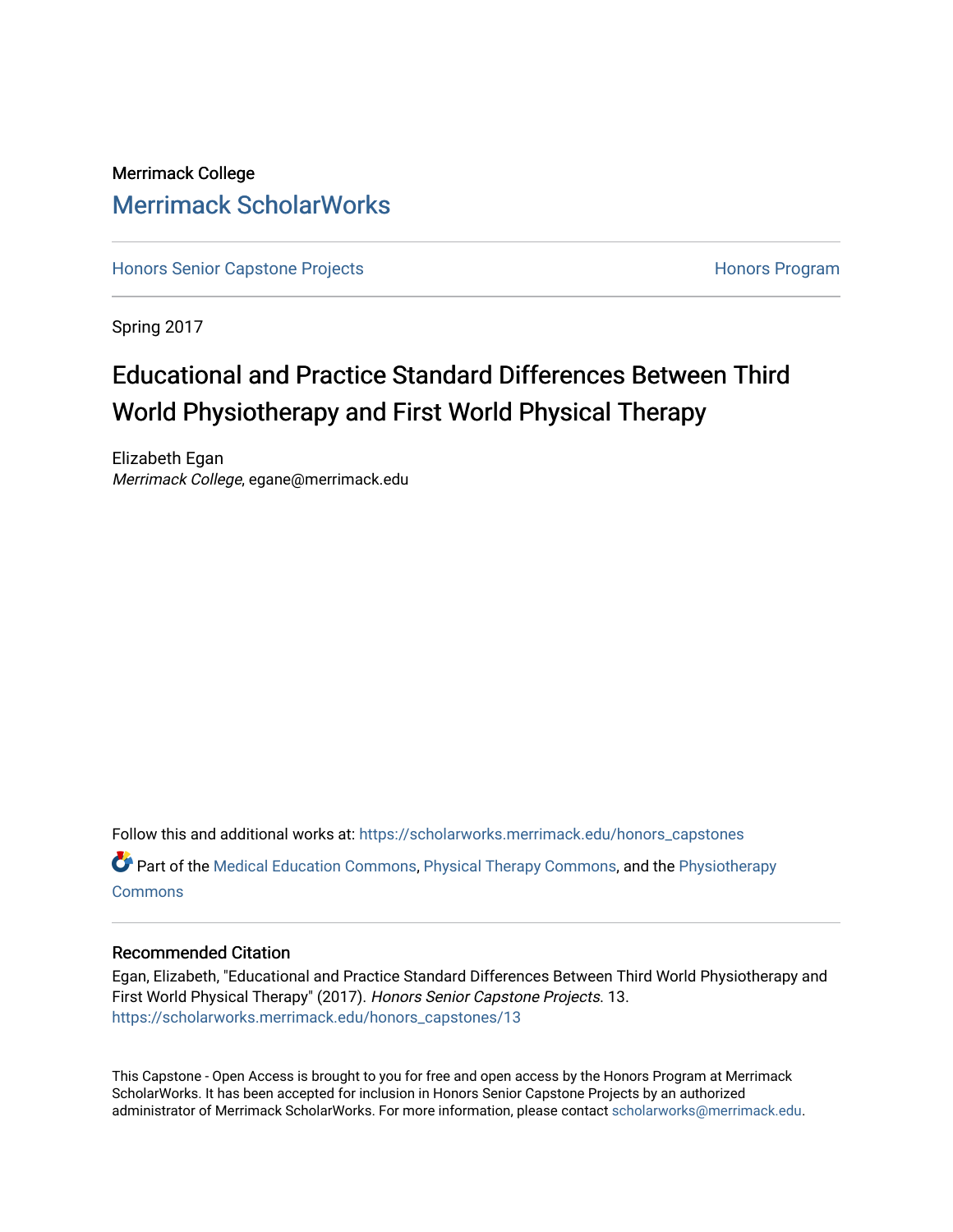Elizabeth Egan

Honors Senior Capstone

Professor McWhorter, Professor Hopkins

8 November 2016

Educational and Practice Standard Differences Between Third World Physiotherapy and First

World Physical Therapy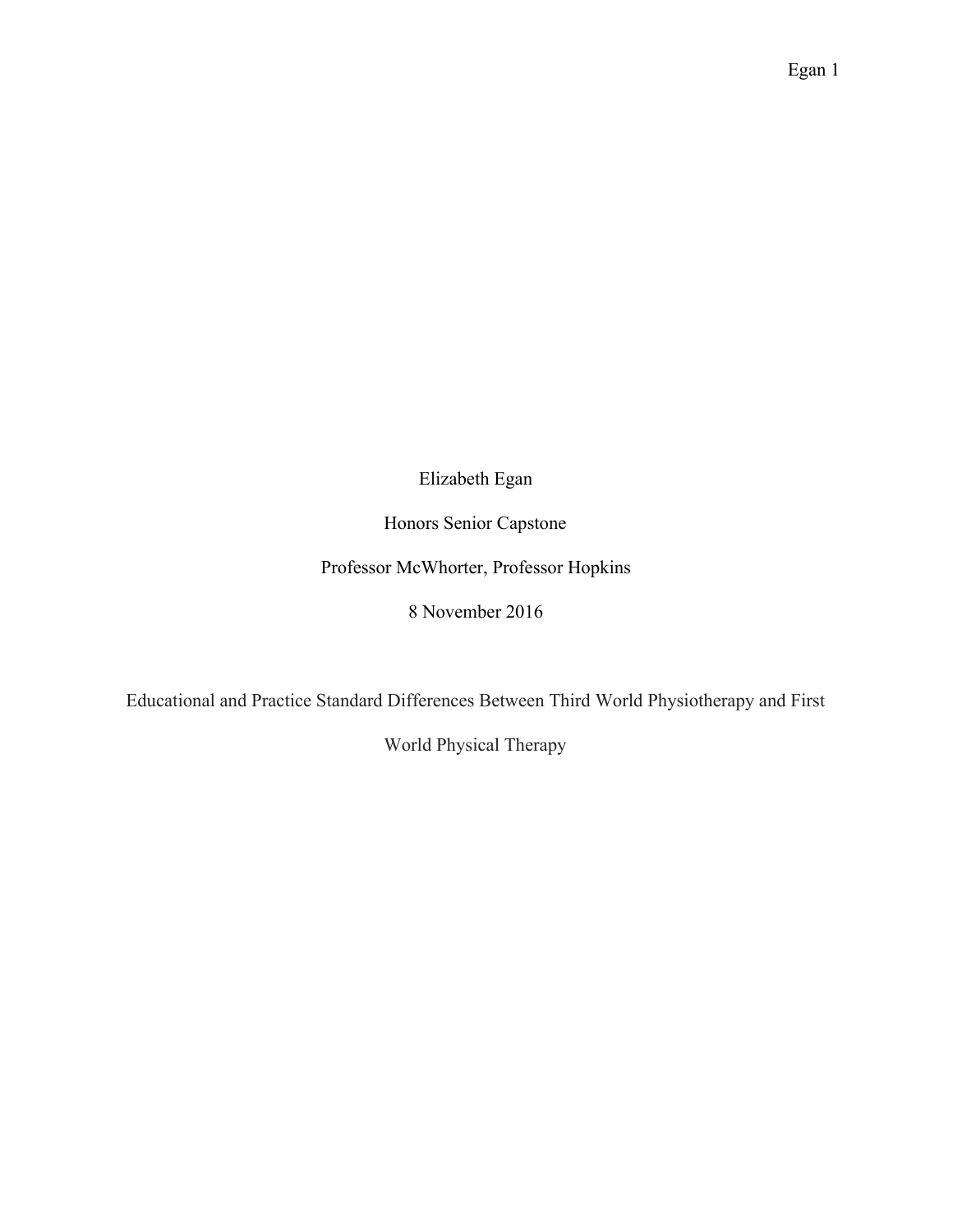In the medical field, physical therapists or physiotherapists as many countries outside the United States refer to the profession as, are "highly-educated, licensed health care professionals who can help patients reduce pain and improve or restore mobility..." Physical therapists/physiotherapists are responsible for teaching patients how to prevent or manage their condition so that they will achieve long-term health benefits. Physical therapists/physiotherapists do this by examining each individual and developing a plan, using treatment techniques to promote the ability to move, reduce pain, restore function, and prevent disability. In addition, PTs work with individuals to prevent the loss of mobility before it occurs by developing fitness and wellness oriented programs for healthier and more active lifestyles (APTA). According to the Health Professions Council of South Africa, their definition of a physiotherapist is the same as the United States' definition for a physical therapist, however, the profession has very different educational standards in the respective countries. One might be tempted to think that this would be obvious due to South Africa's third world status but when it comes to the medical field, south african medicine is ranked pretty high in the global standards, in the top 200 according to the World Health Organization. It was in South Africa where the first ever successful heart transplant occurred. In 1967, South African surgeon Dr. Christiaan Barnard made history by successfully transplanting a human heart.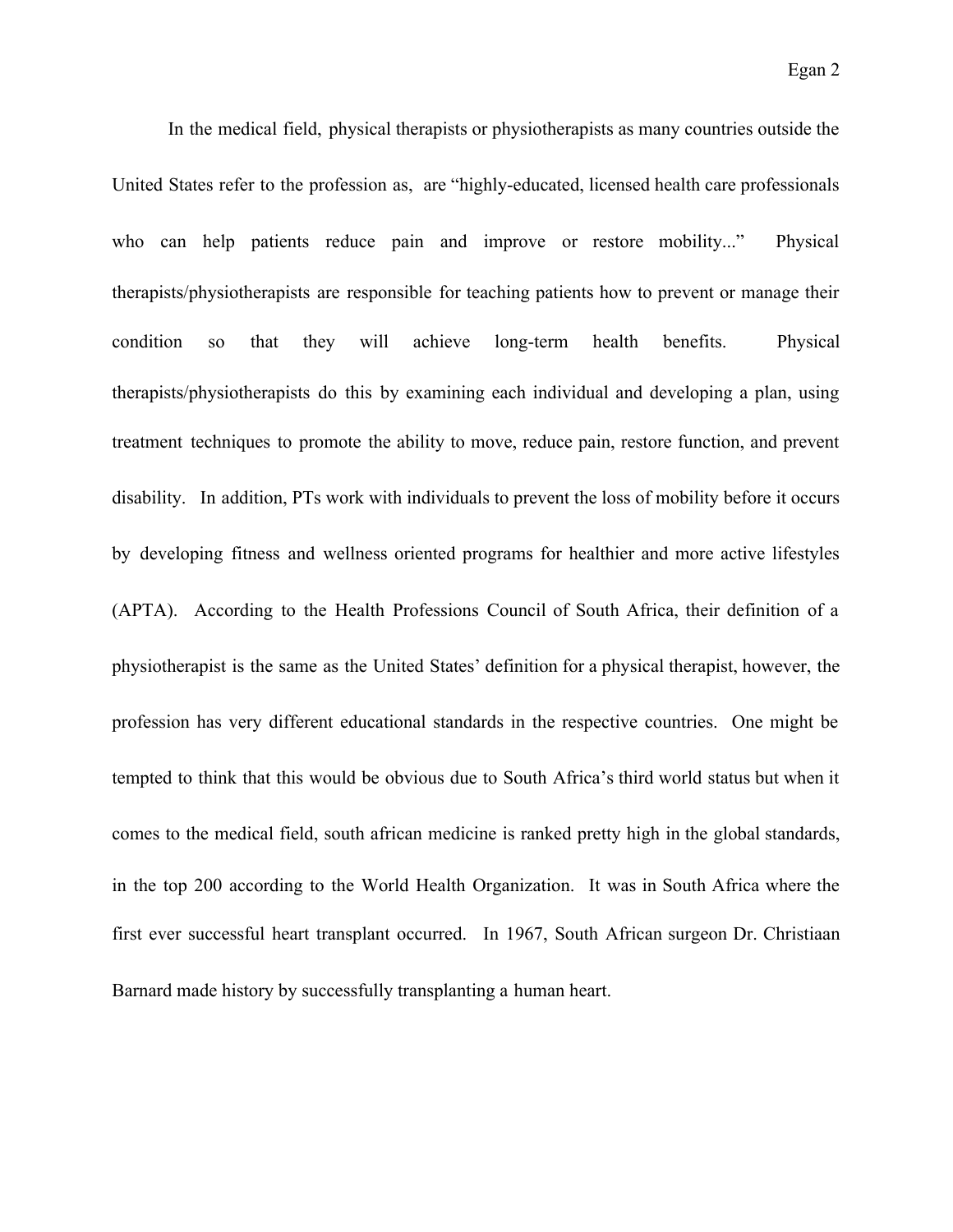In the United States, "as of January 1, 2016, the [Doctor of Physical Therapy] will be the required degree for all entry-level physical therapist education programs" (APTA "Physical Therapist"). Prior to 2016, physical therapy professionals earned professional baccalaureate, post-baccalaureate certificate, and master's degrees, however, to ensure that entry-level physical therapy graduates have the competence to accurately and safely provide evidence-based and effective physical therapy services, "the profession has responded to advances in research, technology, science, health care, and access to care with changes in the academic and clinical curriculum" (APTA "Physical Therapist"). Physical Therapists treat patients of all ages and with all types of injuries and ailments, neonatal to geriatrics, sports medicine to amputees, etc. Thus requiring the need to specialize in a specific area of expertise. All DPT students are required to partake in clinical observation, clinical internships, clinical residences, clinical fellowships, and certified clinical specialization courses.

A clinical residency program is "designed to substantially advance the resident's expertise in examination, evaluation, diagnosis, prognosis, intervention, and management of patients within a specialty" (APTA "Physical Therapist"). Clinical residencies are part of the curriculum in the last year of graduate school. Depending on the length of the program the number and length of each residency varies; for instance, at the Massachusetts General Hospital Institute of Health Professions students enrolled in a in a three year, full-time program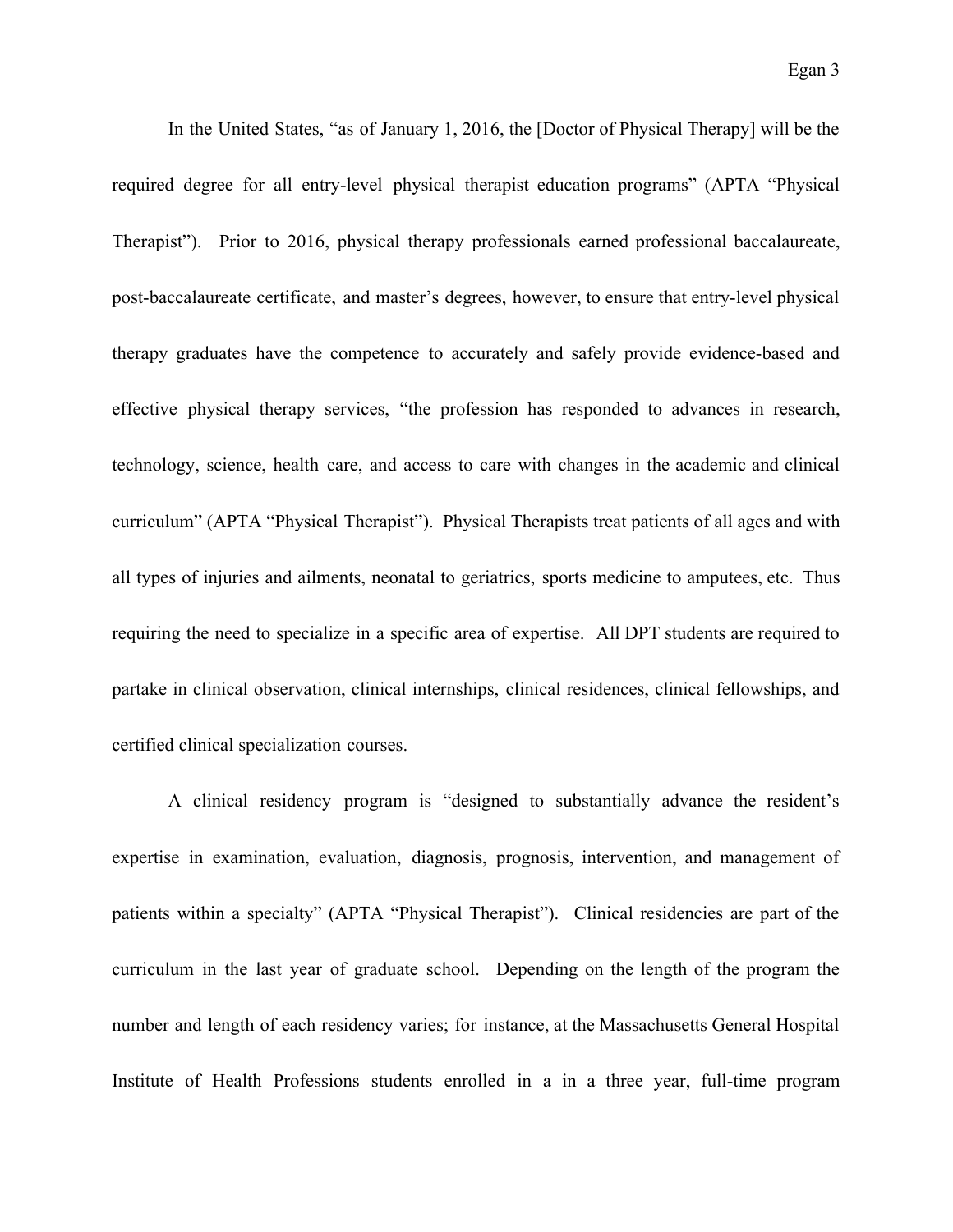participate in three "clinical experiences", one of which is a clinical residency. The first two clinical experiences are ten-week long full-time clinical internships and the third takes place after the completion of all graduate courses and before graduation and is a full-time, twelve month paid clinical residency. Students at MGH Institute of Health Professions also participate in clinical hours throughout the semester each week in correlation with their course work ("Physical Therapy"). At the U.S. News and World Report number one ranked DPT program in the United States, the University of Delaware has a full-time two and a half year program which provides students with the opportunity to participate in six clinical experiences, three full-time clinical residencies and three part-time semester long clinical studies ("Study With Us"). A residency must be completed before a DPT student can become a board-certified specialist through the American Board of Physical Therapy Specialists.

A clinical fellowship program is designed to provide DPTs greater depth in a specialty or subspecialty area than that covered in a residency program. Therefore new graduates are not eligible for admission to a fellowship program. Applicants of a clinical fellowship program must possess one or more of the following qualifications: 1) specialist certification, 2) completion of a residency in a specialty area, or 3) demonstrable clinical skills within a particular specialty area ("FAQ's").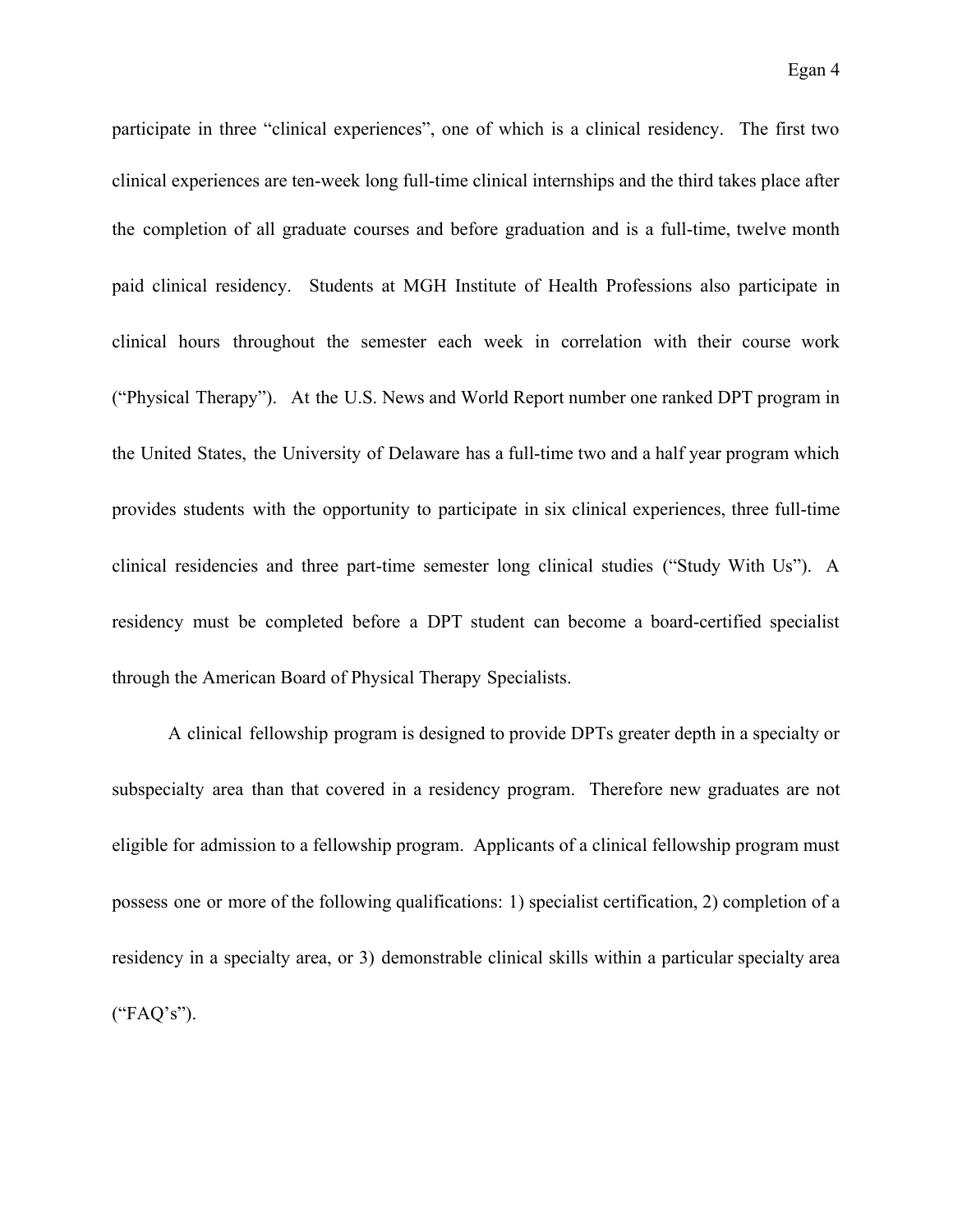Clinical specialization is the process by which a DPT builds on a broad base of professional education and practice to develop a greater depth of knowledge and skills related to a particular area of practice. Currently the American Board of Physical Therapy Specialties (ABPTS) coordinates and oversees the certified clinical specialization process in 8 clinical specialty areas; these specialty areas include cardiovascular and pulmonary physical therapy, clinical electrophysiology, geriatrics, neurology, orthopedics, pediatrics, sports, and women's health (APTA "Physical Therapist").

To become a licensed physical therapist with a board certified specialization in the United States, it takes seven plus years to complete and each state has different licensure standards. Physical therapists provide care for people in a variety of settings, including hospitals, private practices, outpatient clinics, home health agencies, schools, sports and fitness facilities, work settings, and nursing homes.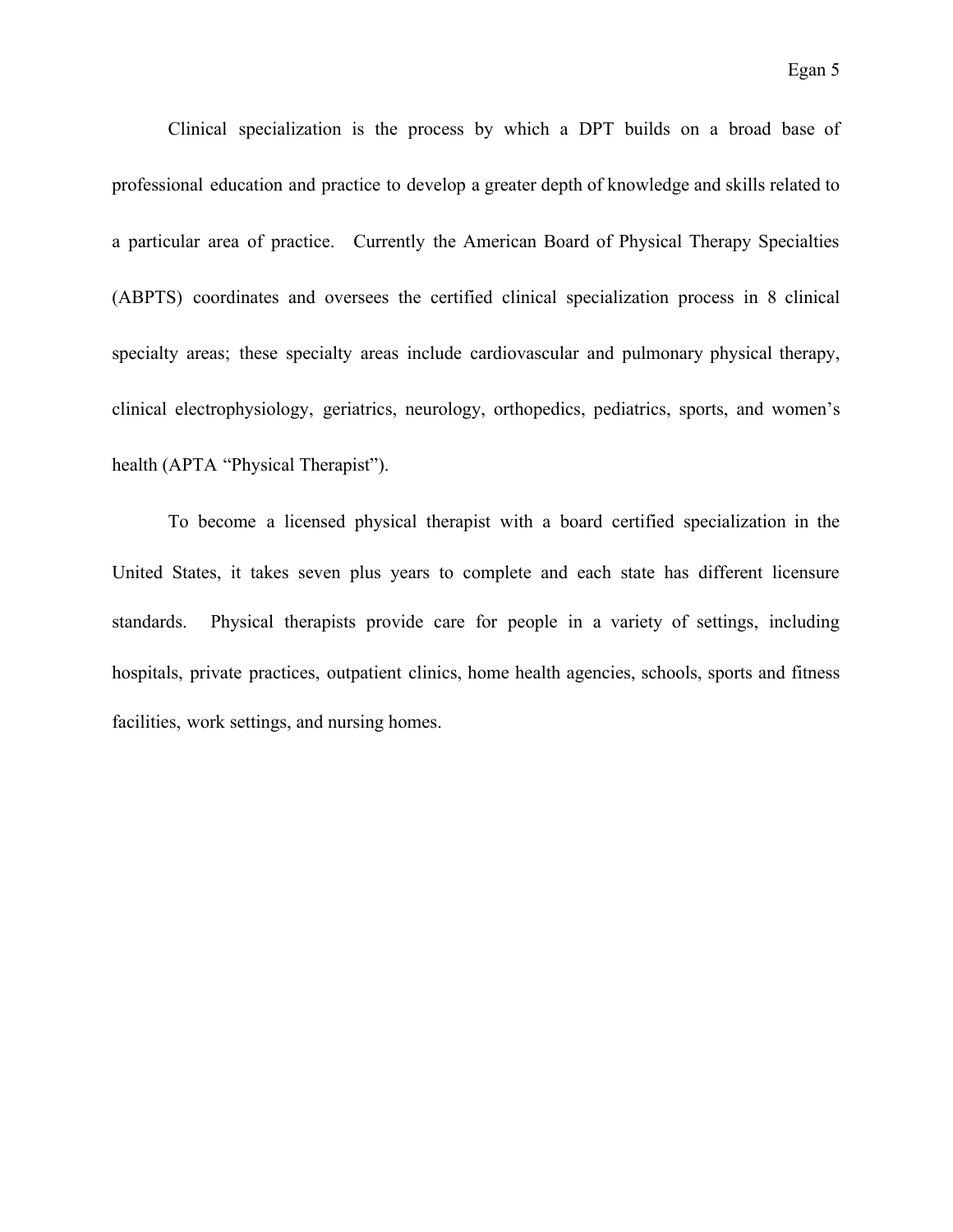## **Bachelor of Science in Exercise Science**

## 32 Course Curriculum **Click Here for Printable Version**

| Freshman Year I                                                                                                                                                                                                   | <b>Freshman Year II</b>                                                                                                                                                                                                                                                                                                |  |
|-------------------------------------------------------------------------------------------------------------------------------------------------------------------------------------------------------------------|------------------------------------------------------------------------------------------------------------------------------------------------------------------------------------------------------------------------------------------------------------------------------------------------------------------------|--|
| HSC1122 Anatomy & Physiology I (STEM)                                                                                                                                                                             | HSC1123 Anatomy & Physiology II                                                                                                                                                                                                                                                                                        |  |
| HSC1000 Careers in Health Sciences*                                                                                                                                                                               | HSC3302 Intro to Public Health                                                                                                                                                                                                                                                                                         |  |
| MTH1016 Pre-Calculus/MTH1217 Calc                                                                                                                                                                                 | MTH1111 Statistics (STEM, Q)                                                                                                                                                                                                                                                                                           |  |
| FYW1050 Intro to College Writing (FYW)                                                                                                                                                                            | PHL1000 Intro to Philosophy (PHL)                                                                                                                                                                                                                                                                                      |  |
| Sophomore Year I<br>BIO1025: Biological Sciences<br>CHM1210 Chemistry for Health Professions<br><b>HSC2300 Intro to Nutritional Sciences</b><br>SME2345 Strength & Conditioning<br>HSC2350 Prof Development in HS | <b>Sophomore Year II</b><br><b>HSC3310 Health Behavior Promotion</b><br>CHM1220 Chemistry for Health Professions II<br>SME2250 Research Design<br>Religious Studies (RTS)<br><b>Junior Year II</b><br>SME3308 Biomechanics<br>PHY2202 General Physics II<br>Social Science 2+ (D)<br><b>Health Sciences Elective 2</b> |  |
| <b>Junior Year I</b><br>SME3311: Exercise Physiology<br>PHY2201: General Physics I<br><b>Health Sciences Elective 1</b><br>Social Science 1 (SOSC)                                                                |                                                                                                                                                                                                                                                                                                                        |  |
| <b>Senior Year I</b>                                                                                                                                                                                              | <b>Senior Year II</b>                                                                                                                                                                                                                                                                                                  |  |
| HSC4850 Health Sciences Internship (X)                                                                                                                                                                            | HSC3336W: Pathophysiology (W)                                                                                                                                                                                                                                                                                          |  |
| SME4348 Exercise Program Design                                                                                                                                                                                   | SME3347 Exercise Prescription & Testing                                                                                                                                                                                                                                                                                |  |
| Historical Studies (H) or (FL)                                                                                                                                                                                    | Ethics (E)                                                                                                                                                                                                                                                                                                             |  |
| Arts & Literature (AL)                                                                                                                                                                                            | Open Elective 2                                                                                                                                                                                                                                                                                                        |  |

Fig. 1.1 Bachelor of Science in Exercise Science Curriculum at Merrimack College ("Exercise Science")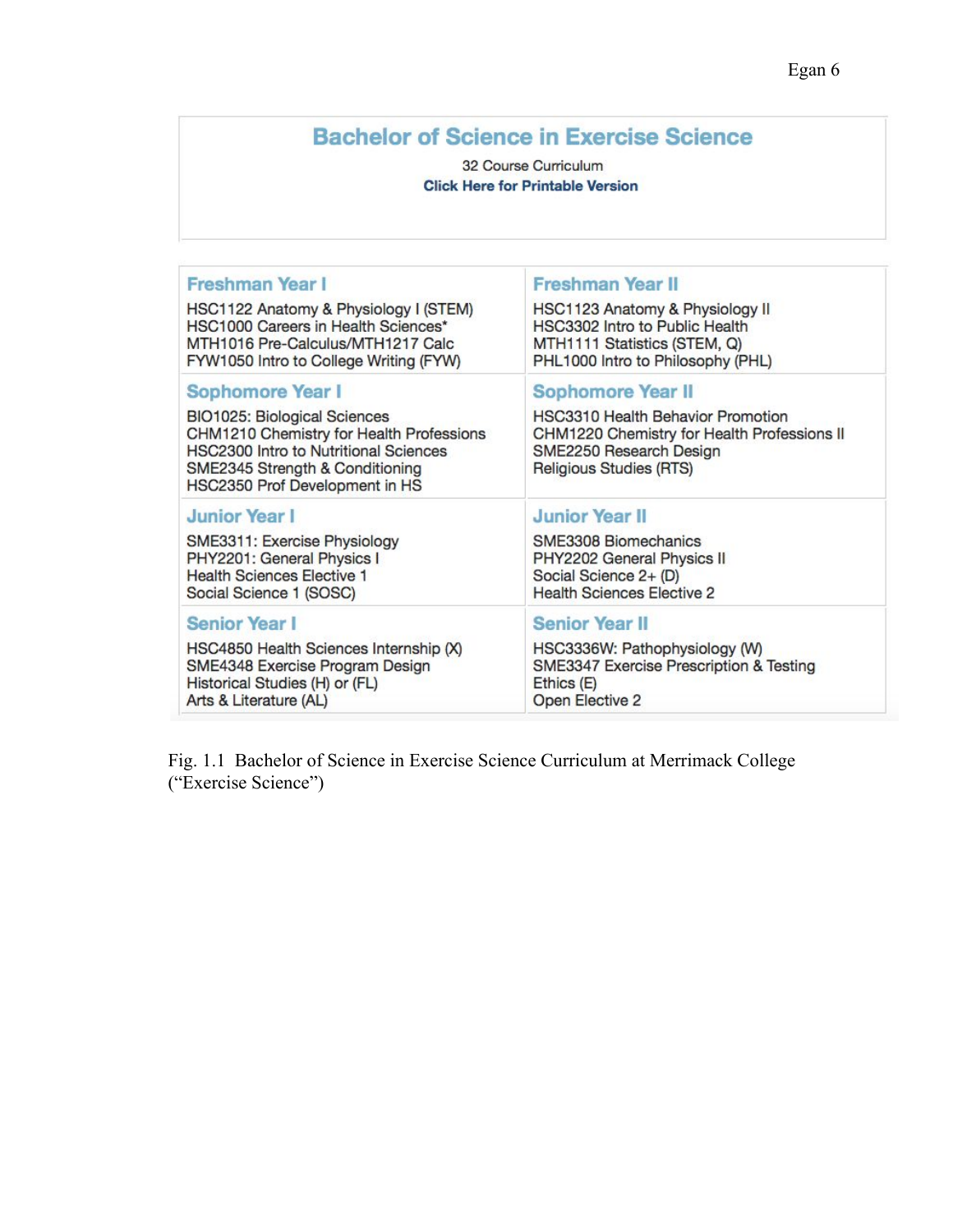# **Curriculum Plan - DPT**

## **Current Curriculum Plan**

| <b>Year 1 - Summer Semester</b>             |                   |
|---------------------------------------------|-------------------|
| PT-601N Fund Pt/Client Management 1         | 6                 |
| PT-602N Fund Pt/Client Management 2         | 6                 |
|                                             | Total credits: 12 |
| <b>Year 1 - Fall Semester</b>               |                   |
| PT-603N Fund Pt/Client Management 3         | 6                 |
| PT-604N Pt/Client Mgmnt: Diag and Prog      | 6                 |
| PT-605N Pt/Client Mgmnt: CVP                | 6                 |
| HP-818 IMPACT 1: Interprofessional Practice | 1                 |
|                                             | Total credits: 19 |
| <b>Year 1 - Spring Semester</b>             |                   |
| PT-606N Pt/Client Mgmnt: Hip Lumbopelv      | 6                 |
| PT-607N Pt/Client Mgmnt: LE/Gait            | 6                 |
| PT-608N Pt/Client Mgmnt: Head Neck          | 6                 |
| HP-819 IMPACT 2: Interprofessional Project  | 1                 |
|                                             | Total credits: 19 |
| <b>Year 2 - Summer Semester</b>             |                   |
| PT-709N Pt/Client Mgmnt: Upper Extrem       | 6                 |
| PT-741N Clinical Experience I               | 3                 |
|                                             | Total credits: 9  |
| Year 2 - Fall Semester                      |                   |
| PT-710N Pt/Client Mgmnt: Balance            | 6                 |
| PT-711N Pt/Client Mgmt: Acq Brain Dys       | 6                 |
| PT-712N Pt/Client Mgmt: Degen/Lifespan      | 6                 |
|                                             | Total credits: 18 |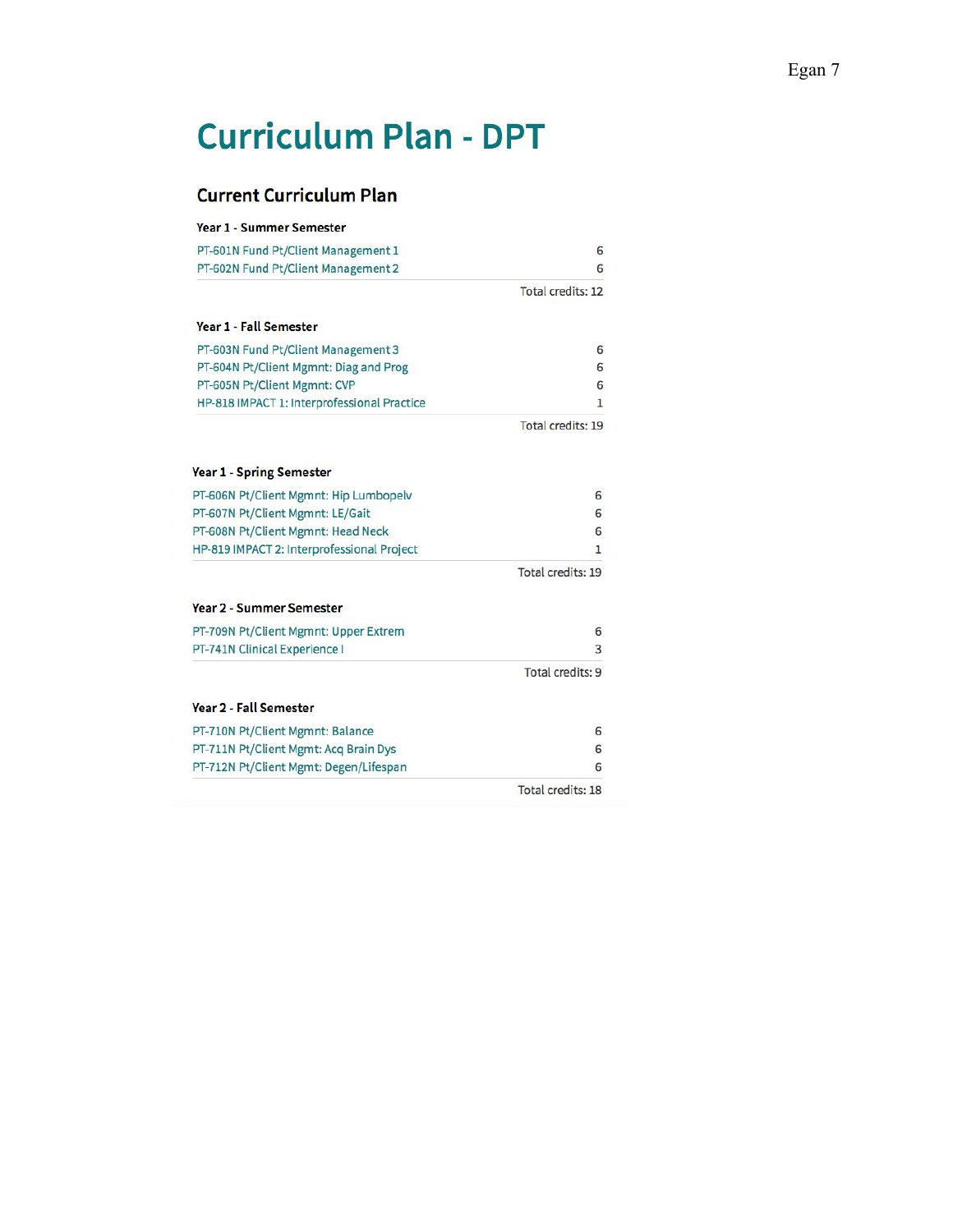| <b>Year 2 - Spring Semester</b>               |                   |
|-----------------------------------------------|-------------------|
| PT-713N Pt/Client Mgmt: SCI & Amp             | 6                 |
| PT-742N Clinical Experience II                | 3                 |
| HP-999 Interprof Sem - 2nd Year Spr           | $\Omega$          |
|                                               | Total credits: 9  |
| <b>Year 3 - Summer Semester</b>               |                   |
| PT-814N Pt/Client Mgmt: Contxt Factors        | 3                 |
| PT-815N Pt/Client Mgmt: Pol Pract Lead        | 3                 |
| PT-850N Capstone - 2 Credits                  | $\overline{2}$    |
| - or                                          | 0                 |
| PT-851N Capstone - 3 Credits                  | 3                 |
| - or                                          | $\mathbf{0}$      |
| PT-852N Capstone - 4 Credits                  | 4                 |
| HP-821 IMPACT 3: Interprofessional Ethics     | 1                 |
| - Electives - As approved by academic advisor | $\mathbf{0}$      |
|                                               | Total credits: 11 |
| Year 3 - Fall Semester                        |                   |
| PT-843N Clinical Internship                   | 5                 |
|                                               | Total credits: 5  |

Fig. 1.2 Entry-level Doctor of Physical Therapy Curriculum Plan at Massachusetts General Hospital Institute of Health Professions ("Curriculum Plan - DPT")

In South Africa, there are seven universities that offer degrees in physiotherapy. Physiotherapy is a four year Bachelor's degree and a year of paid community service in a clinical setting following the completion of the bachelor's degree and pending national licensure. Throughout the four year program, South African students will complete three five-week clinical experiences in different specialities ("BSc Physiotherapy"). Once these students graduate and earn a bachelor's degree, they take their licensure test and do a year of community service in their professional field while awaiting their official license. The year of community service will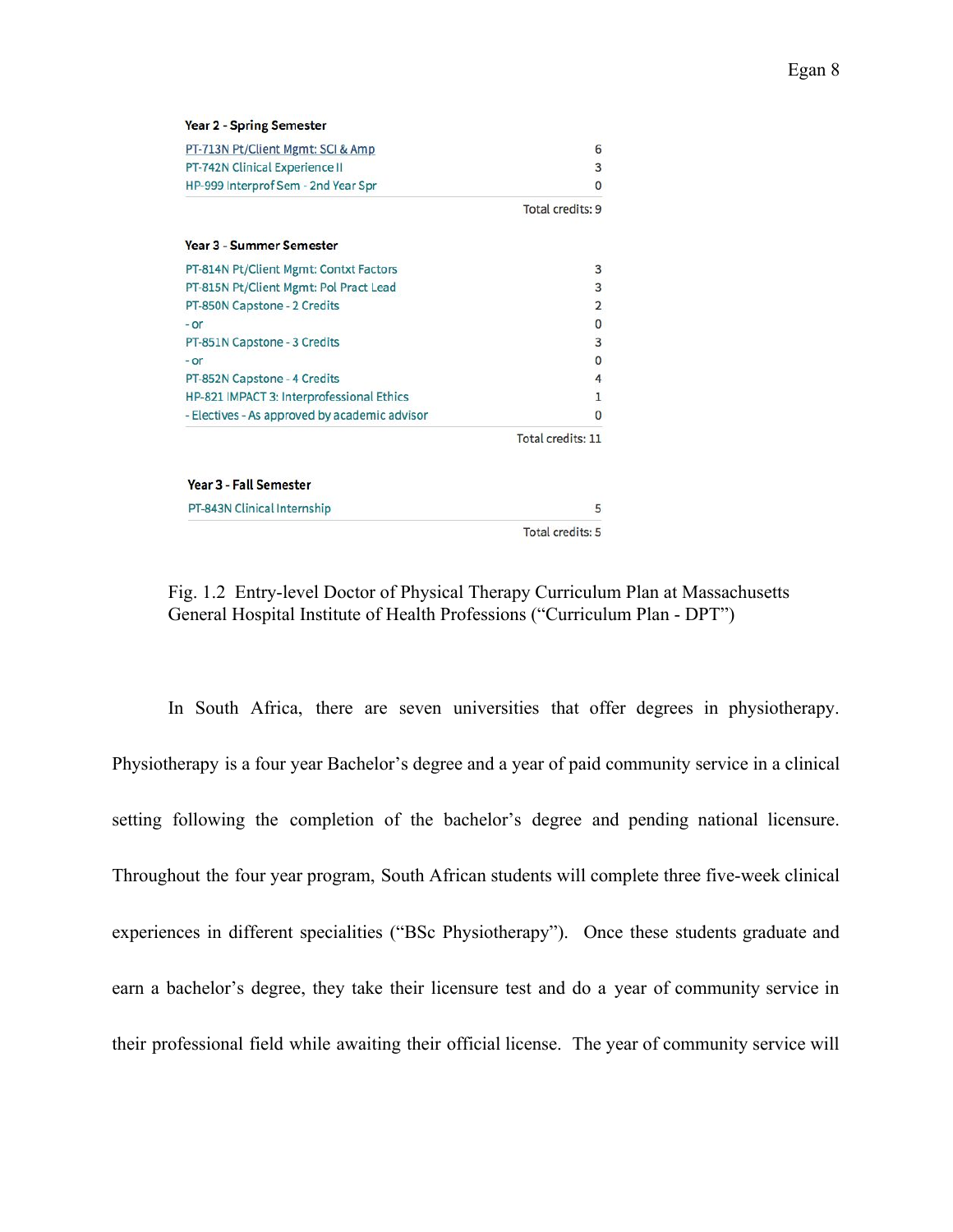test their abilities as a physiotherapist, as a clinician, and as a leader. These young graduates will be put in charge of an outpatient clinic or run the physiotherapy wing of a township hospital as their community service ("BSc Physiotherapy"). Not only do they now have to function fully on their own as a therapist, they have to run a clinic, and do so in the most impoverished areas in the world with an extreme lack of resources. Townships are informal settlements with tens of thousands of people living on public land in hand-build shacks made out of scraps of wood and tin pulled from the side of the road. The people populating townships are unemployed, sickly, and usually run into problems with gangsterism and drugs. Students have typically never seen the inside of a township nor dealt personally with the residents of these informal settlements and this presents a huge challenge in-and-of-itself to the new graduates. Once licensed, physiotherapists may go on to earn a board certified specialty, a master's degree, or a doctoral degree. Unlike in the United States, a doctoral degree is not required to obtain a job, most physiotherapists actually only have their bachelor's degree and then become certified in one or two specialties. Just as physical therapists in the United States have to be registered members of the American Physical Therapy Association (APTA), in South Africa licensed Physiotherapists need to become members of the HPCSA, Health Professions Council of South Africa and they need to complete thirty CPD (Continuing Professional Development) requirement five of which must be in the field of ethics, human rights, or medical law (South Africa).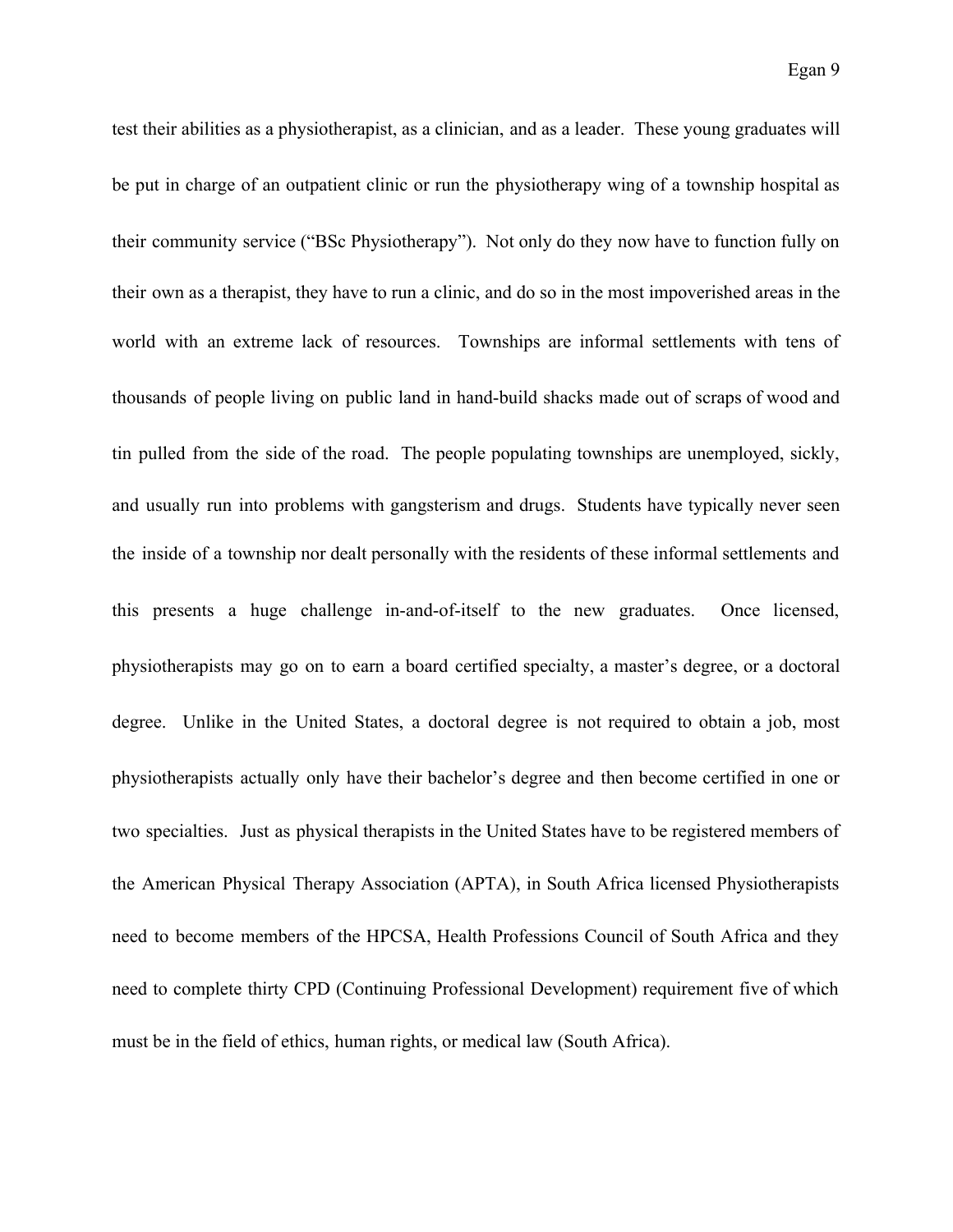### **First year**

Becoming a P rofessional Biosciences 1 for Physiotherapy Students Movement Science 1 Anatomy and Physiology 1A Psychology 1 Becoming a Health Professional Chemistry for Physiotherapy students Anatomy and Physiology 1B Introduction to Applied Physiotherapy

Any student who fails one or more of the following courses will be required to enter the Intervention Programme part 1: AHS 1033F Movement Science 1 HUB 1019F Anatomy and Physiology Sciences 1A HUB 1021F Biomechanics for Physiotherapist Any student who was not required to enter the Intervention Programme Part 1, and fails a first year second semester course may be required to enter the Intervention Programme Part 2:

#### **Second year**

Afrikaans for Health and Rehabilitation Sciences or Xhosa for Health & Rehabilitation Sciences Anatomy and Physiology 2 for Health and Rehabilitation Sciences Biosciences 2 for Physiotherapy Students Clinical Physiotherapy 1 Movement Science 2 Applied Physiotherapy 1 Clinical Sciences 1

#### Third year

**Clinical Sciences 2** Clinical Physiotherapy 2 Becoming a Rehabilitation Professional 1 Movement Science 3 **Applied Physiotherapy 2** Research Methods and Biostatistics 1

#### Fourth year

Clinical Physiotherapy 3 Becoming a Rehabilitation Professional 2 Applied Physiotherapy 3 Research Methods and Biostatistics 2

Fig 1.3 Bachelor of Science in Physiotherapy Curriculum at the University of Cape Town ("Undergraduate Courses")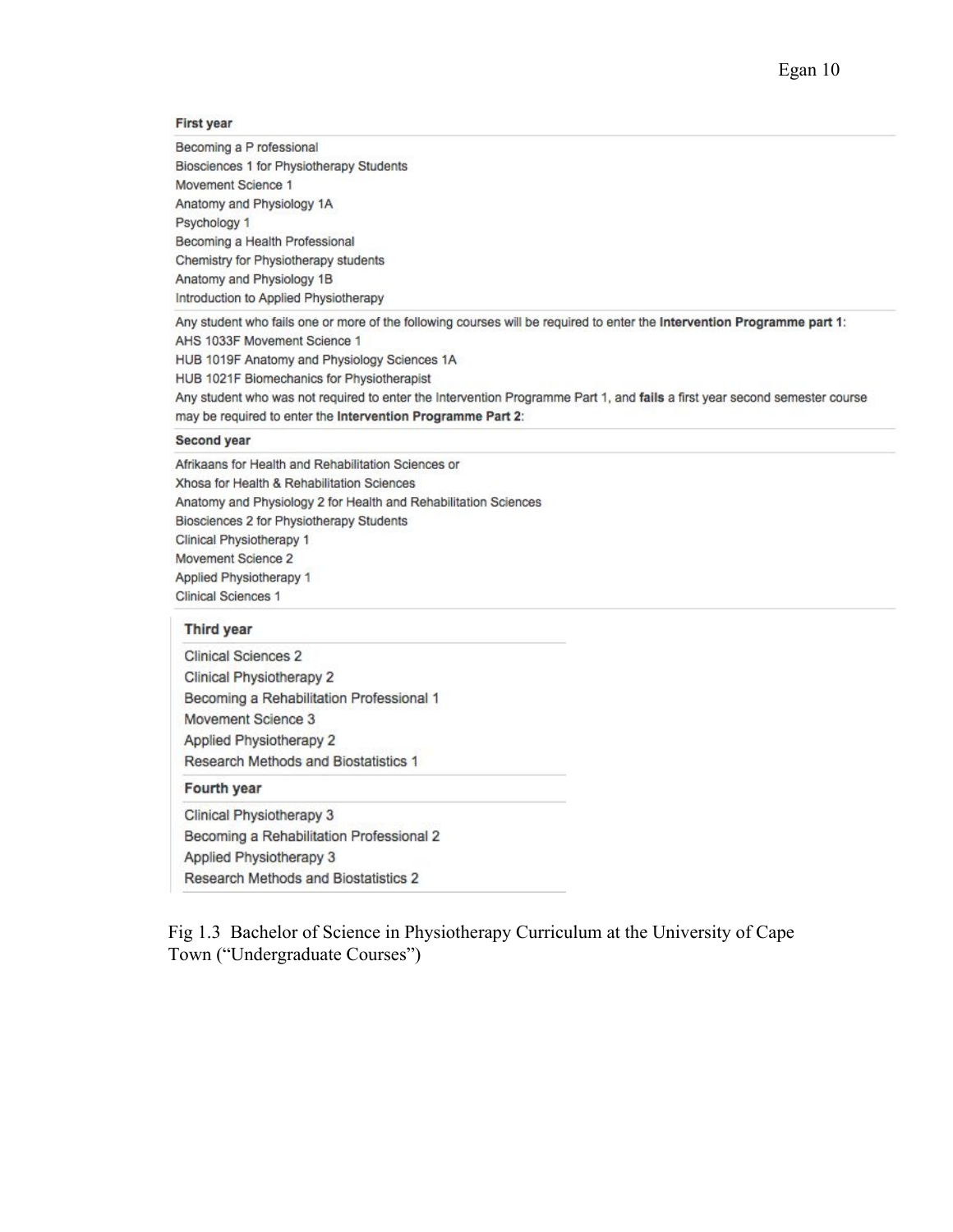In the United States, hourly wages and annual salaries vary from state to state. On average the median wage for a physical therapist in the United States in 2015 was \$40.40 hourly totaling approximately \$84,020 for an annual salary. The average wages made on the high end of the scale are about \$55.81 hourly totaling an annual salary of \$116,090 and the average wages on the low end of the scale are approximately \$27.31 as an hourly rate and about \$56,800 for an annual salary. According to the Bureau of Labor Statistics and the Office of Occupational Statistics and Employment Projections, in 2014 there were 210,900 licensed physical therapists employed in the United States with a projected 34% increase in employment opportunities by 2024 resulting in 12,830 job openings annually ("Fastest Growing Occupations").

In South Africa, there are 6,927 practicing physiotherapists with the average annual salary for a physiotherapist at about R205,140--South African currency is the South African Rand designated as "R" or "ZAR" (Physiotherapist Salary South Africa). The exchange rate from U.S. dollars to the South African Rand is about \$1.00 to R15,00, therefore the average annual salary of a South African physiotherapist equals approximately \$13,676. This is \$43,124 less than the lowest average annual physical therapist salary in the United States.

This summer (May-August 2016) I spent a total of 150 hours in a private practice outpatient physical therapy clinic in the United States and 100 hours in a private practice outpatient physiotherapy clinic in South Africa learning about the profession and its differences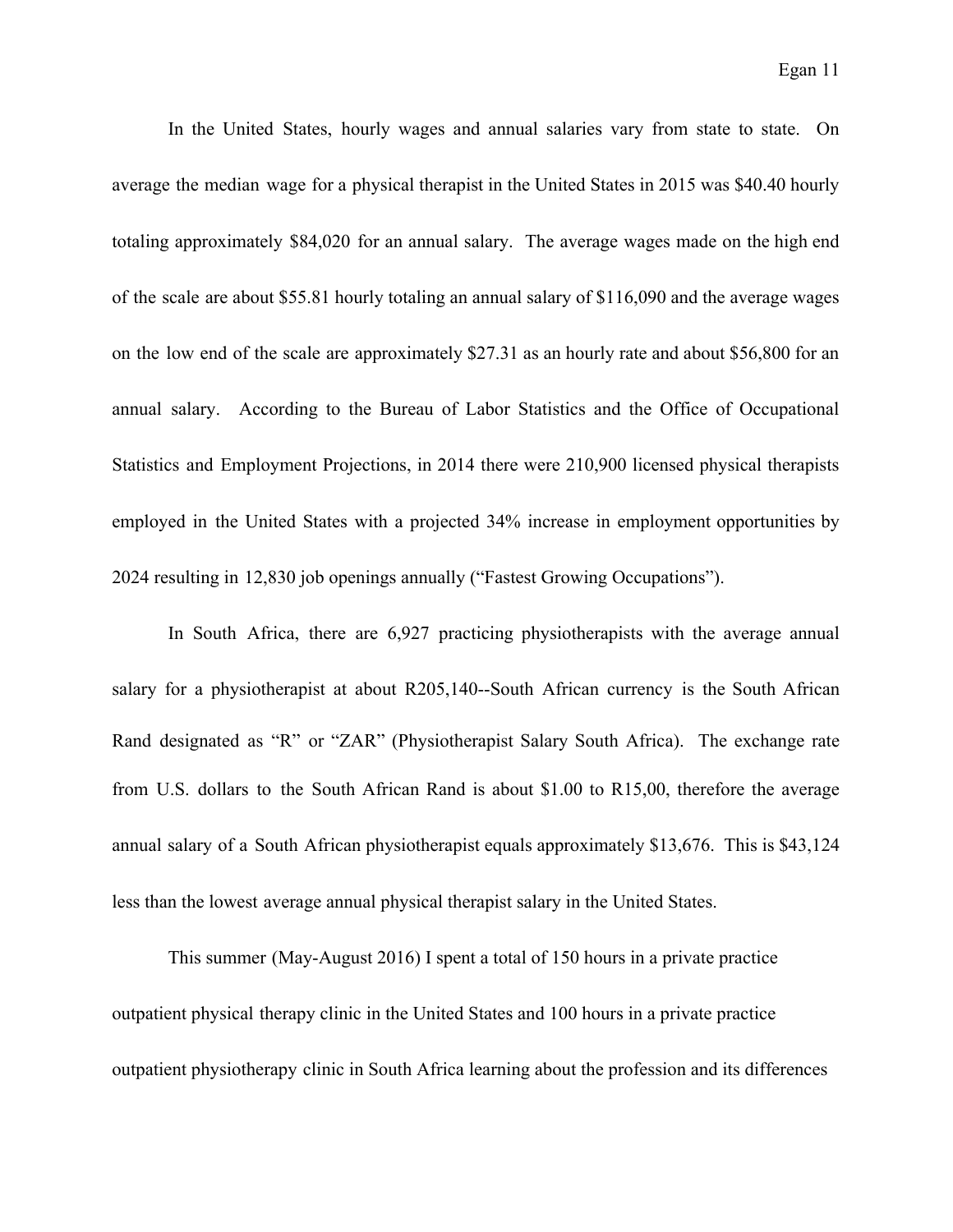Egan 12

within these two countries from a primary viewpoint while gaining valuable hands-on experience. From these two very different experiences I learned a great deal about the education systems in both countries regarding earning a degree and how to be successful in this field. In South Africa, third year students in University are able to work under the license of a physiotherapist at a clinic and perform hands on therapy with patients, they are allowed to perform evaluations of patients, as well as develop treatment plans for patients. In the United States, it isn't until the third and final year of graduate schooling that a physical therapy student is able to perform these tasks by themselves under the license of a physical therapist during their residency year (after six or seven years of education, not just three). Also, once you are a licensed physiotherapist in South Africa, you are licensed to work in all nine of the country's provinces. In the United States, each state has different standards of licensure. Another major difference between the two countries standards for physical therapy/physiotherapy is that it is a national standard and requirement in the United States to obtain a doctorate in physical therapy in order to become licensed whereas in South Africa, only a bachelor's degree is required, not many physiotherapists have a doctoral degree in this country and if they do, they are most likely professors at one of the few universities that has a physiotherapy program. However, on a similar note, it is common practice to become certified in a specific specialty in both the United States as well as in South Africa. If you would like to work with children with profound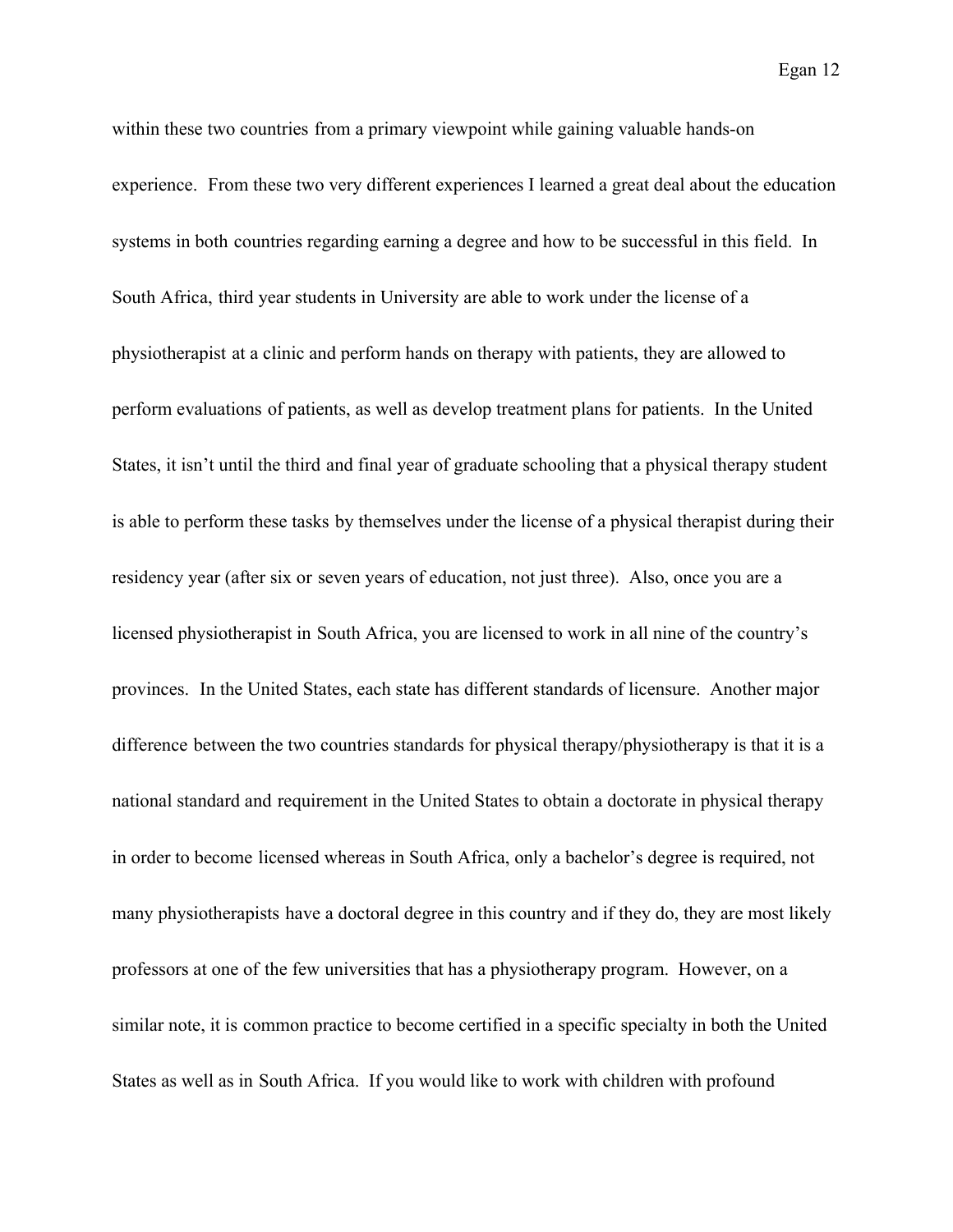Egan 13

disabilities, being specialized in pediatric neurological physical/physio-therapy is typically a requirement of the position in both countries. Through my experiences this summer I found that a popular therapeutic modality in South Africa, one that was used on patients weekly, was hydrotherapy where the clinic that I interned in in the United States didn't even mention hydrotherapy as a modality that was used at all. Hydrotherapy is a cost-effective modality in South Africa, because of the year round heat, they do not need the specialized equipment for this form of treatment like the United States does. The hydrotherapy tubs soak up the heat from the sun and use it to heat the water within the tub as well as a generator, but the natural heat helps make this modality cost effective. Hydrotherapy is used to help patients with pain management and it takes advantage of the different properties of water to allow patients to be stretched, mobilized, and massaged in a comfortable environment which limits pain. In the United States hydrotherapy is utilized but it is very expensive equipment and the regulations (Ph levels, water temperature, and pool upkeep) are very strict and this makes this modality less common. Other modalities and tools used in rehabilitation in South Africa are physioballs, free weights, balance boards - typically homemade - , and resistance bands. In the United States, these tools are all common as well as STIM and Ultrasound machines, hydroculators, fluidotherapy, total gym, exercise machines, versaclimber, upper body ergometer, recumbent or stationary bikes, fitter, BOSU balls, etc. These machines are too expensive to see in clinics in South Africa. Modalities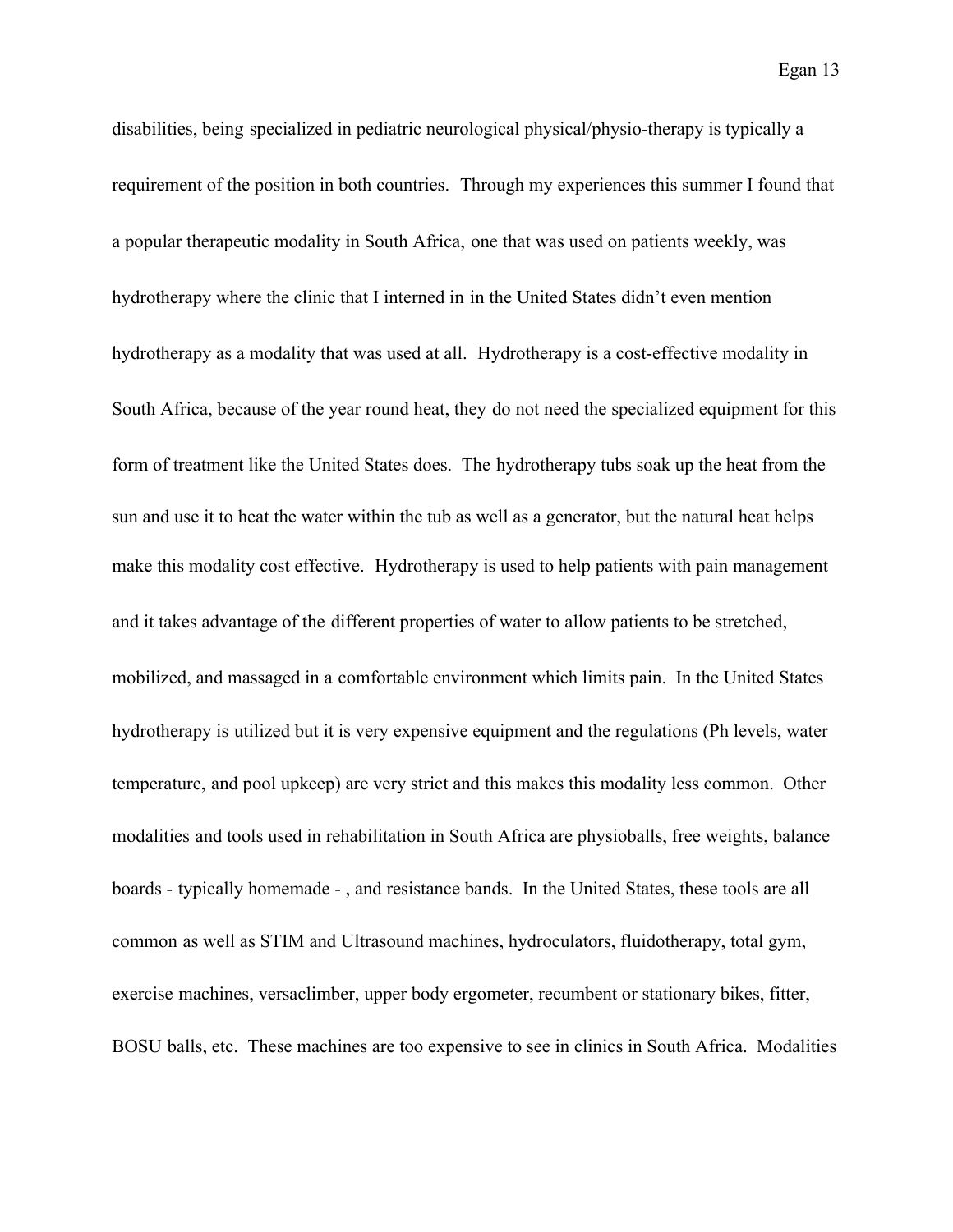and therapeutic exercise tools found in South Africa are low-cost and often homemade; because of this, physiotherapists need to be creative in the tactics they use in their rehabilitation protocols. They need to help their patients using what little tools they have and the work they are doing is admirable.

Fig. 2.1 Standing Frame found in the U.S. ("Standing Frames")





Fig. 2.2 Standing Frame from Friends Day Center. Cape Town,

South Africa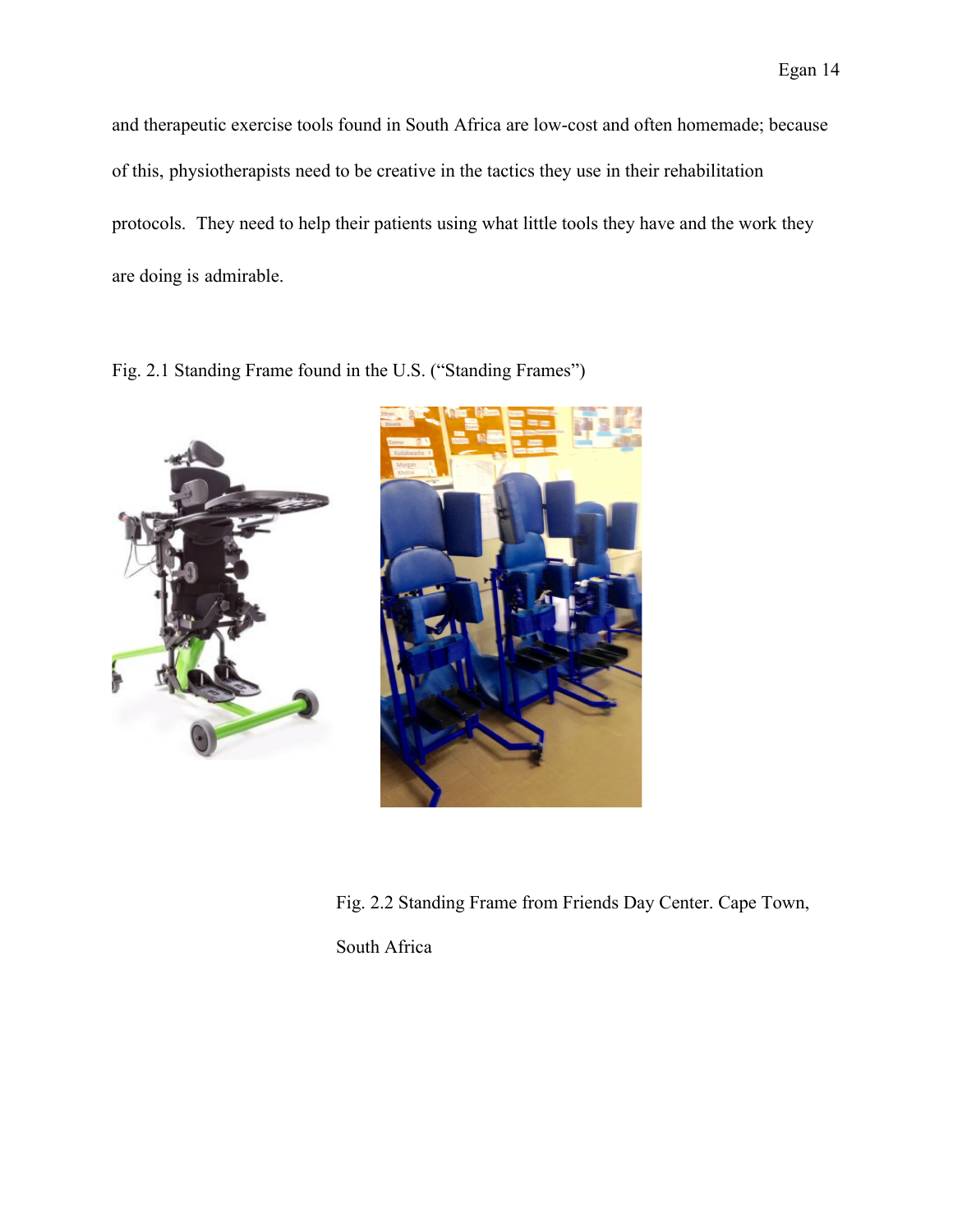In conclusion, the professions of the American physical therapist and the South African physiotherapist are synonymous in their responsibilities within the community, however, the educational and practice standards for this occupation between these two countries is drastically different. In South Africa, a physiotherapist is a four year undergraduate bachelor's degree whereas in the United States a degree in physical therapy requires six plus years of school, obtaining a bachelor's and a doctoral degree. The curriculum of a physiotherapist in South Africa is similar to the curriculum of an Athletic Training Student in the United States except the clinical rotations are focused solely on rehabilitation and the different specialities, not on athletic injuries and wound care. The practice standards are different in terms of updated equipment and resources available, however, the concepts behind rehabilitation are the same.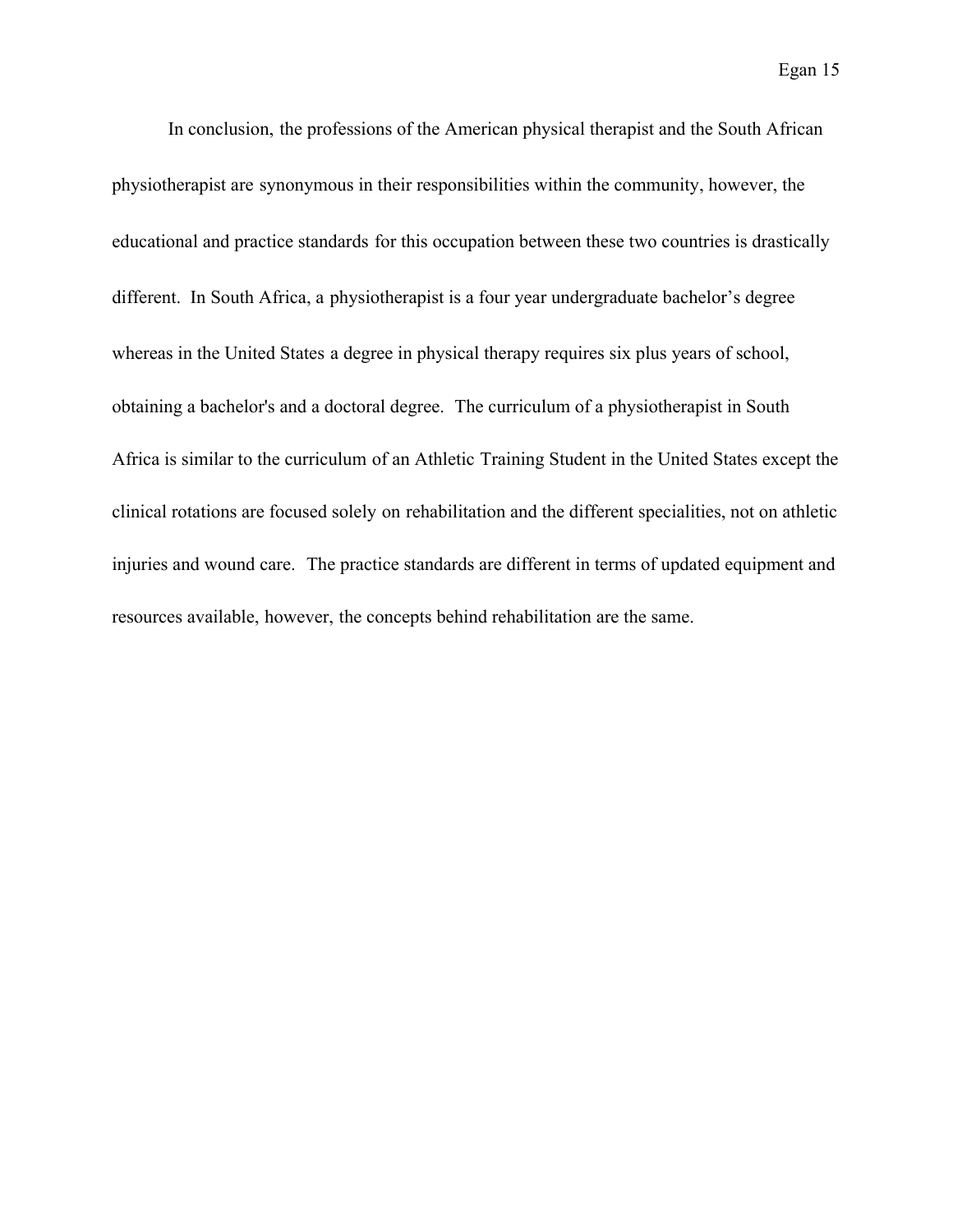## Work Cited

APTA. "Physical Therapy." *American Physical Therapy Association*. APTA, 24 Nov. 2015. Web.

06 Aug. 2016.

APTA. "Physical Therapist." *Encyclopedia of School Health* (2011): n. pag. *Today's Physical Therapist*. American Physical Therapy Association, Jan. 2011. Web. 07 Aug. 2016.

"BSc Physiotherapy." *BSc Physiotherapy*. University of Cape Town, 2014. Web. 07 Aug. 2016.

- "Cardiac Transplant Program." *A Brief History of Heart Transplantation*. Columbia University Medical Center Department of Surgery, 2015. Web. 07 Aug. 2016.
	- "Curriculum Plan DPT." *Curriculum Plan DPT | MGH Institute of Health Professions*. Massachusetts General Hospital Institute of Health Professions, Jan. 2016. Web. 06 Dec. 2016.
- "Employment By Occupation April 2012 to March 2013. Table 1." *Republic of South Africa Department of Labour* (2013): n. pag. 2013. Web. 07 Aug. 2016.
- "Fastest Growing Occupations, 2014-24. Table 5." *U.S. Bureau of Labor Statistics*. U.S. Bureau of Labor Statistics, 08 Dec. 2015. Web. 07 Aug. 2016.

"FAQs." *Fellowship*. University of St. Augustin, n.d. Web. 07 Aug. 2016.

HPCSA. "Physiotherapy." *The South African Society of Physiotherapy*. HPCSA, Jan. 2016. Web. 06 Aug. 2016.

"Exercise Science." *Exercise Science*. Merrimack College, July-Aug. 2016. Web. 06 Dec. 2016.

"Physical Therapist Clinical Education Principles." *American Physical Therapist Association* (2010): 25 Mar. 2010. Web. 07 Aug. 2016.